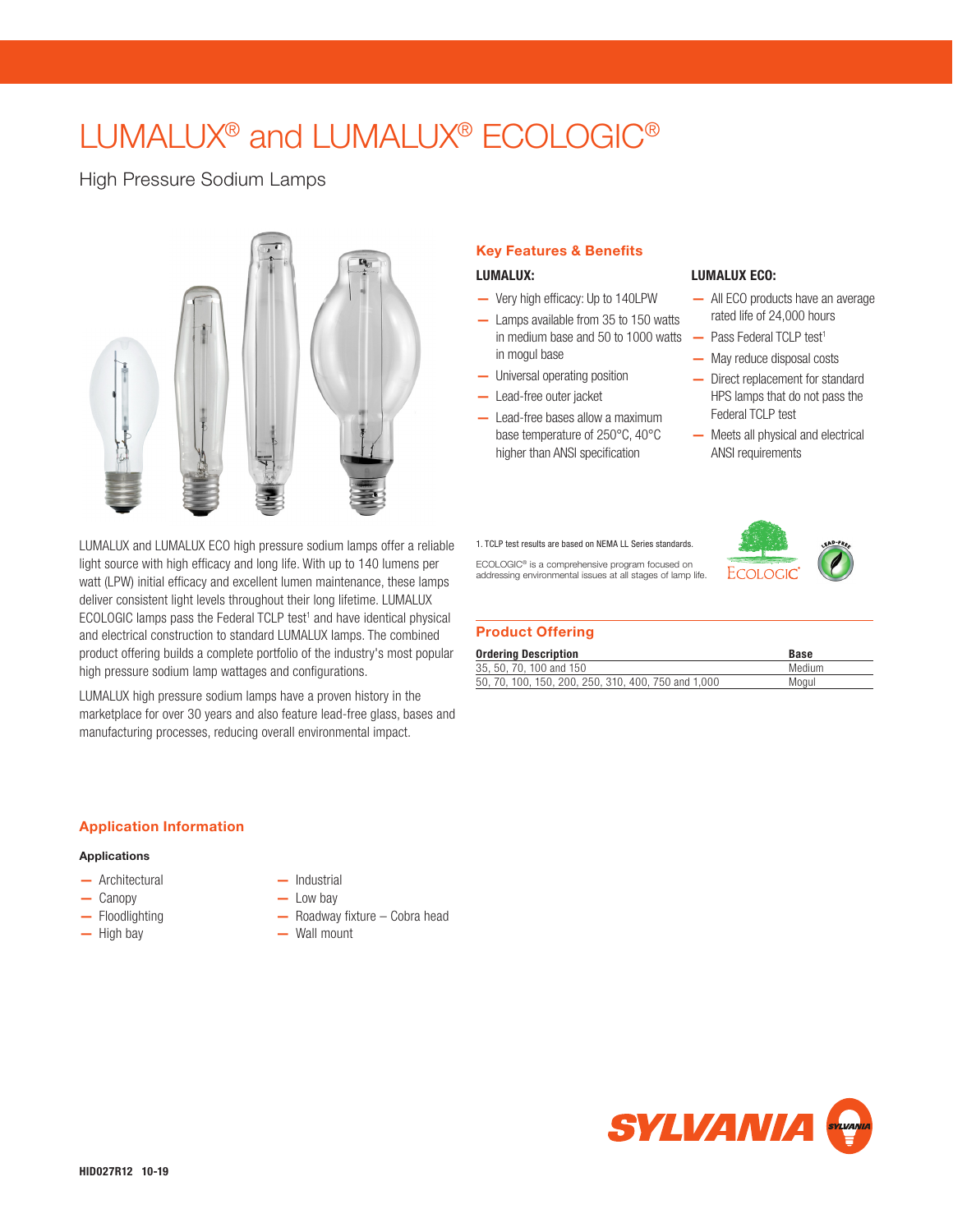#### Ordering Information

|                    |                     |       |                  |                  |                 | Average         |                |                     |       | Lamp            |
|--------------------|---------------------|-------|------------------|------------------|-----------------|-----------------|----------------|---------------------|-------|-----------------|
| Item               | <b>Ordering</b>     |       |                  |                  | <b>ANSI</b>     | Rated           | <b>Initial</b> | Mean                |       | <b>Efficacy</b> |
| Number             | <b>Abbreviation</b> | Watts | <b>Bulb</b>      | <b>Base</b>      | Code            | Life (hrs.) $1$ | Lumens         | Lumens <sup>2</sup> | CCT   | (LPW)           |
| LUMALUX® ECOLOGIC® |                     |       |                  |                  |                 |                 |                |                     |       |                 |
| 67510              | LU50/ECO            | 50    | E23.5            | E39 Mogul        | S68             | 24,000          | 4,000          | 3,200               | 1900K | 80              |
| 67512              | LU70/ECO            | 70    | E23.5            | E39 Mogul        | S62             | 24,000          | 6,300          | 5,500               | 1900K | 90              |
| 67514              | LU100/ECO           | 100   | E23.5            | <b>E39 Mogul</b> | <b>S54</b>      | 24,000          | 9.500          | 7.150               | 2100K | 95              |
| 67516              | LU150/55/ECO        | 150   | E23.5            | E39 Mogul        | <b>S55</b>      | 24,000          | 16,000         | 12,230              | 2100K | 107             |
| 67576              | LU200/ECO           | 200   | T14.5            | E39 Mogul        | S66             | 24,000          | 22,000         | 19,600              | 2100K | 110             |
| 67578              | LU250/ECO           | 250   | T14.5            | E39 Mogul        | <b>S50</b>      | 24,000          | 29,000         | 24,700              | 2100K | 116             |
| 67580*             | LU310/ECO           | 310   | T14.5            | E39 Mogul        | S67             | 24,000          | 37.000         | 32,900              | 2100K | 119             |
| 67533              | LU400/ECO           | 400   | T14.5            | E39 Mogul        | S <sub>51</sub> | 24,000          | 50.000         | 40,300              | 2100K | 125             |
| 67307              | LU1000/ECO          | 1.000 | ET25             | E39 Mogul        | S <sub>52</sub> | 24,000          | 130,000        | 124,000             | 2100K | 130             |
| LUMALUX            |                     |       |                  |                  |                 |                 |                |                     |       |                 |
| 67500*             | LU35/MED            | 35    | ED <sub>17</sub> | E26 Med.         | S76             | 16,000          | 2,250          | 2,050               | 1900K | 64              |
| 67502              | LU50/MED            | 50    | ED <sub>17</sub> | E26 Med.         | S68             | 24,000          | 4.000          | 3,600               | 1900K | 80              |
| 67504              | LU70/MED            | 70    | ED <sub>17</sub> | E26 Med.         | S62             | 24,000          | 6.300          | 5,350               | 1900K | 90              |
| 67506              | LU100/MED           | 100   | ED <sub>17</sub> | E26 Med.         | S54             | 24,000          | 9,500          | 8,000               | 2100K | 95              |
| 67508              | LU150/MED           | 150   | <b>ED17</b>      | E26 Med.         | S55             | 24,000          | 15,800         | 13,400              | 2100K | 105             |
| 67518*             | LU150/100           | 150   | <b>BT28</b>      | E39 Mogul        | S56             | 30,000          | 15,700         | 13,550              | 2100K | 105             |
| 67547              | LU750               | 750   | <b>BT37</b>      | E39 Mogul        | S111            | 24.000          | 105.000        | 94,500              | 2100K | 140             |

\*Contact your local LEDVANCE sales representative for availability.

1. Average rated life based on 11 hours per start and it is defined as the hours at which 50% of a group of lamps are still operating.<br>2. Mean lumens are measured on ANSI reference circuits at rated wattage and 50% of aver

#### General Notes:

a. TCLP claims based on SYLVANIA's TCLP test protocol. Some states and localities have lower limits than the Federal TCLP standard and have different<br>on disposal regulations for mercury containing lamps. Data available upo

#### Ordering Guide

| LU                   | 70                                        |              | ECO                |
|----------------------|-------------------------------------------|--------------|--------------------|
| LUMALUX <sup>®</sup> | Wattage:                                  | Base:        | <b>ECOLOGIC</b>    |
| <b>High Pressure</b> | 35, 50, 70, 100, 150,                     | (mogul)      | (not TCLP passing) |
| Sodium               | 200, 250, 310, 400,<br>750 and 1000 watts | MED (medium) | ECO (TCLP passing) |

#### Sample Specification

Lamps shall be LUMALUX ECO high pressure sodium lamps that pass the Federal TCLP limits. Lamps shall include a lead-free base, a lead-free glass outer jacket, and shall be a direct retrofit for standard HPS.